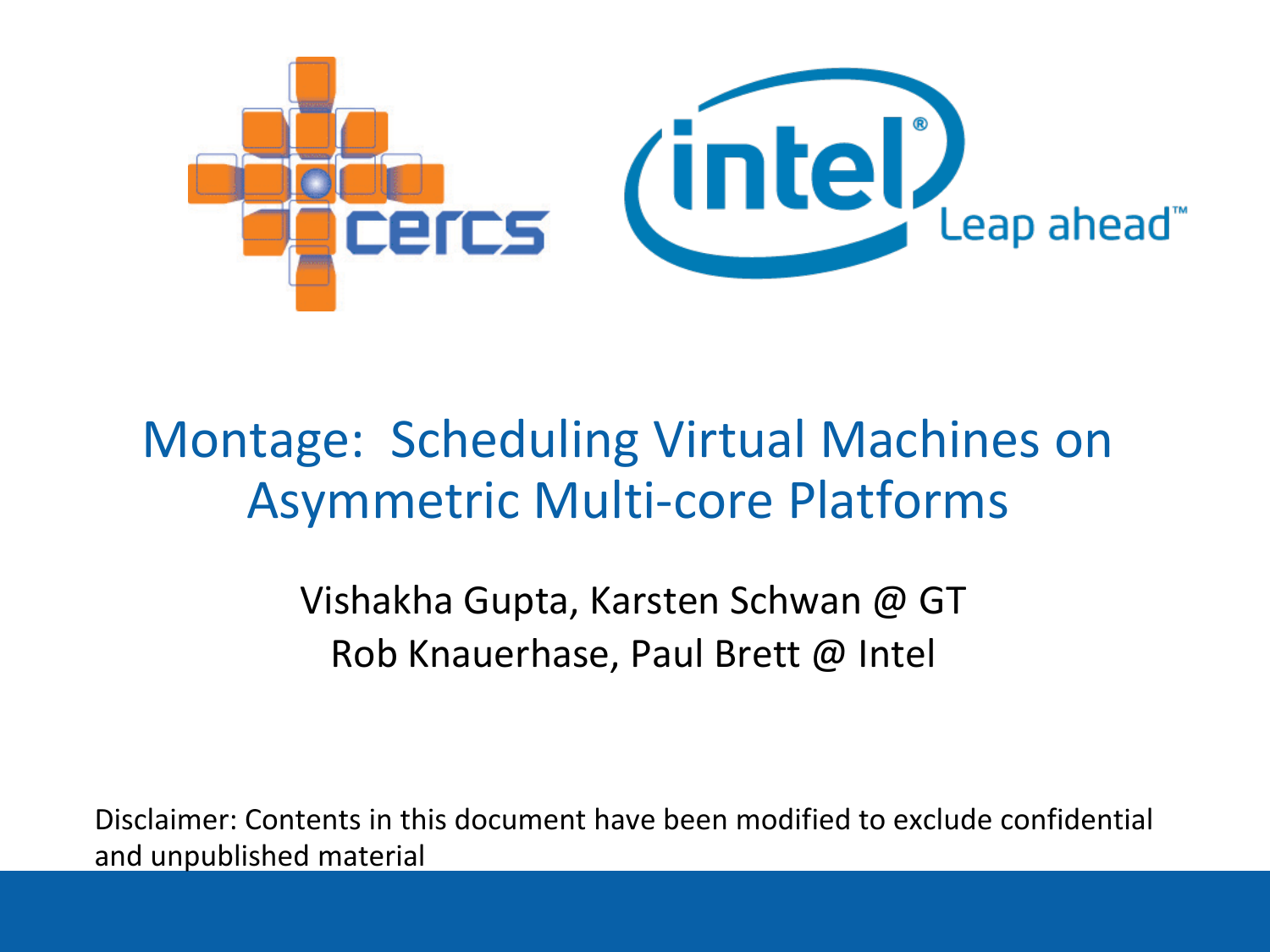## Heterogeneity Trend



#### Performance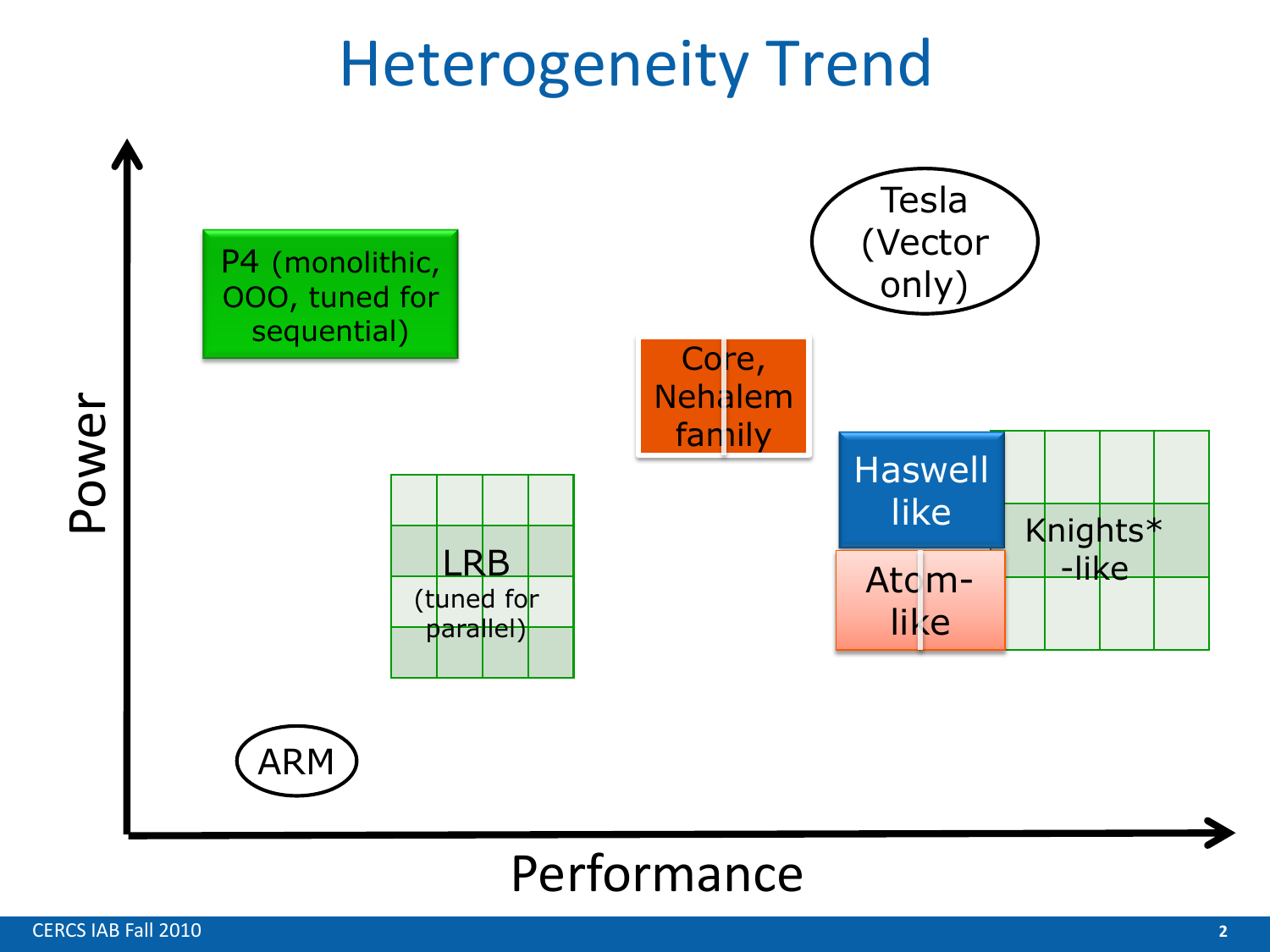## Heterogeneity helps…

| <b>Massively parallel</b><br><b>CPU-intensive</b><br>application                   | • E.g. lots of High performance<br>applications<br>• Typically run in environments where                    | Numerous powerful<br>symmetric cores,<br>possibly w/accelerators    |
|------------------------------------------------------------------------------------|-------------------------------------------------------------------------------------------------------------|---------------------------------------------------------------------|
|                                                                                    | cost and power are secondary                                                                                |                                                                     |
| <b>Massively parallel</b><br><b>CPU-IO dependent</b><br>application                | • E.g. Web-based processing apps<br>• Common cloud services that are<br>increasing in processing complexity | Shared or disjoint ISA<br>shared memory<br>asymmetric<br>processors |
| <b>Typical application</b><br>alternating<br>between serial and<br>parallel phases | • Could have critical sections that<br>need to be run fast<br>• Most user applications in clouds            | <b>Shared ISA multiple</b><br>small, few big cores                  |
| Embedded<br>applications                                                           | • Need low power CPUs<br>• Need specialized units for typical<br>functions                                  | Simple core(s) with<br>-different-functional<br>units               |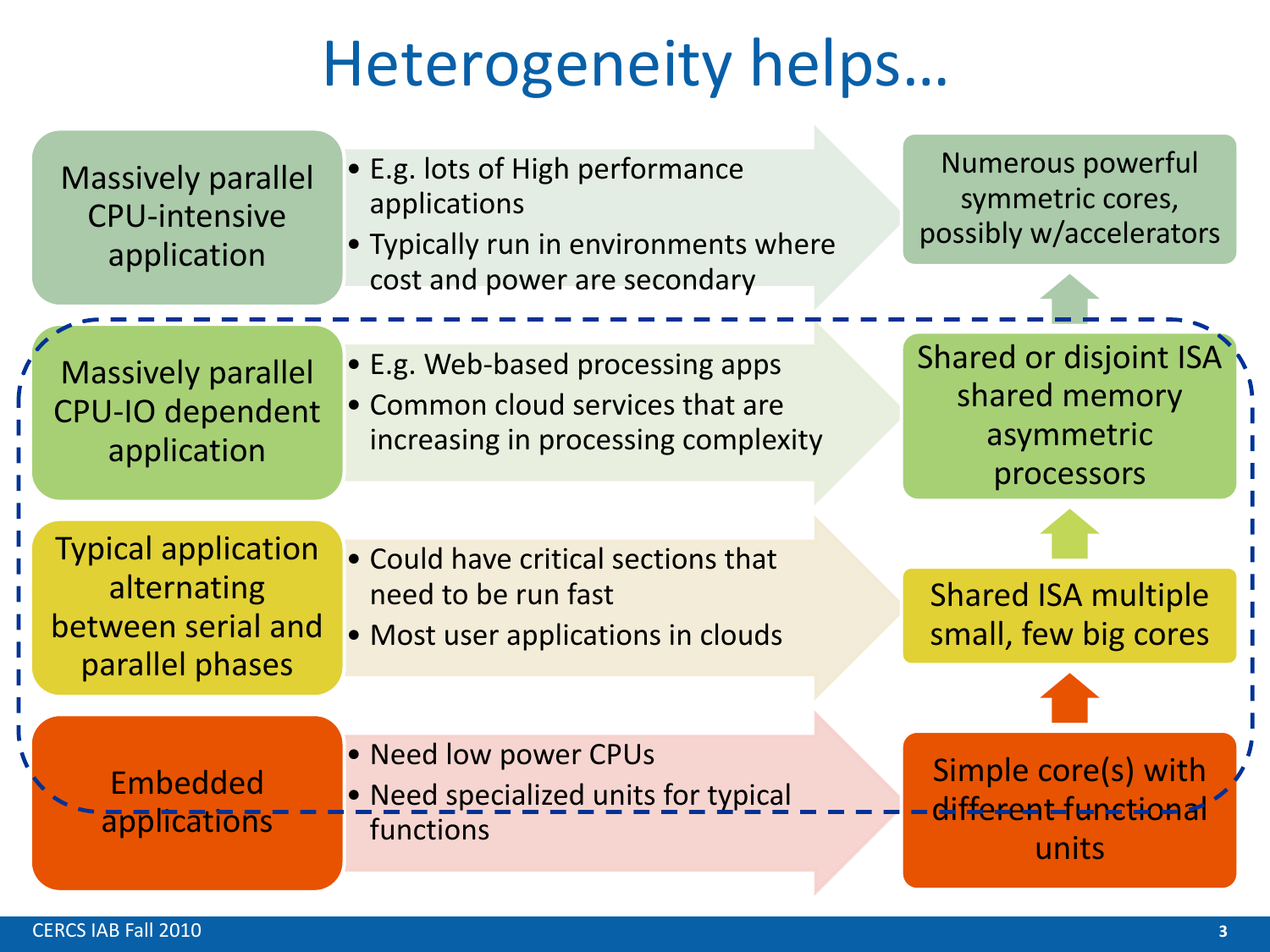## Industrial/Academic Response

- $\bullet$  Hardware response  $\rightarrow$  asymmetric multi-cores
	- Performance asymmetry
	- Functional asymmetry
	- Scalable architectures
- Software response  $\rightarrow$  treat these as peripherals instead of cores
	- Device driver model hide complexity and maintain status quo
	- Limits what could really be achieved! [GViM]
- Research Challenges  $\rightarrow$  in the right direction
	- Novel execution and programming models, runtimes
	- Asymmetry-aware OS [OBS] [Bias] [CAMP]
	- Power management, auto tuning for performance asymmetry

### But efforts at lowest level resource management layer still quite preliminary [AASH]!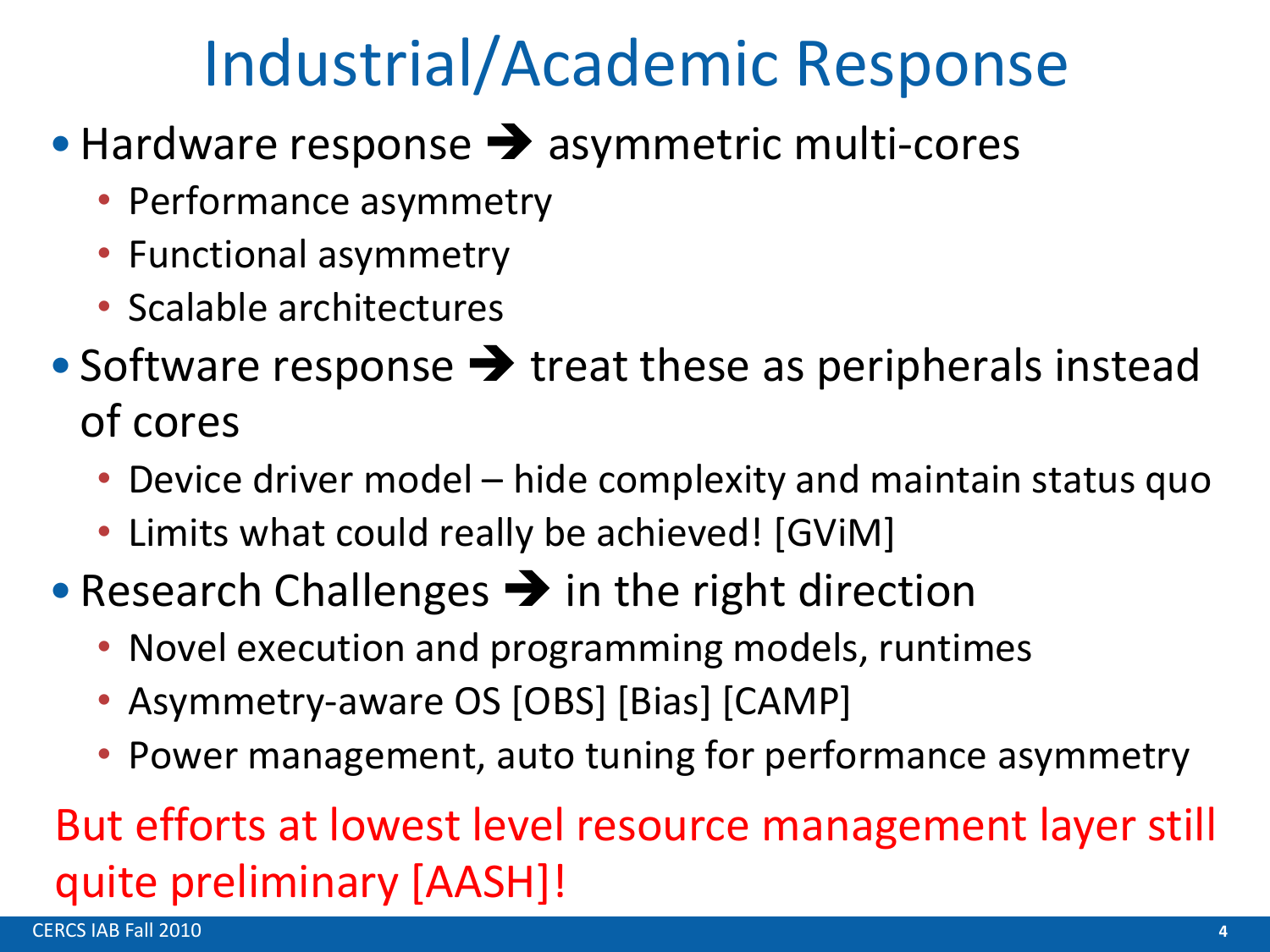## **Outline**

- Software architecture
- Montage VCPU Scheduling
- Current status
- Experimental results
- Future work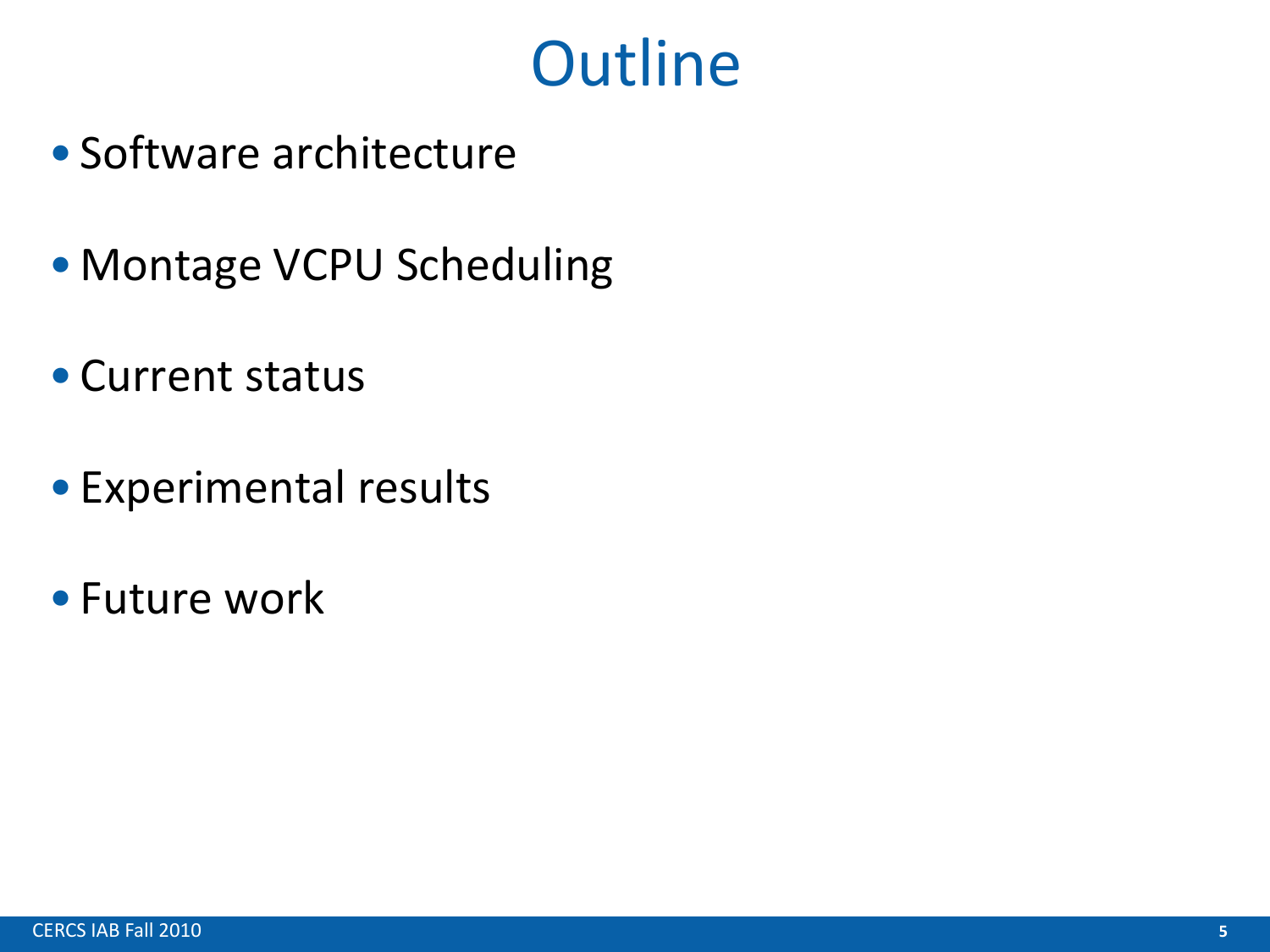## Target Software Architecture

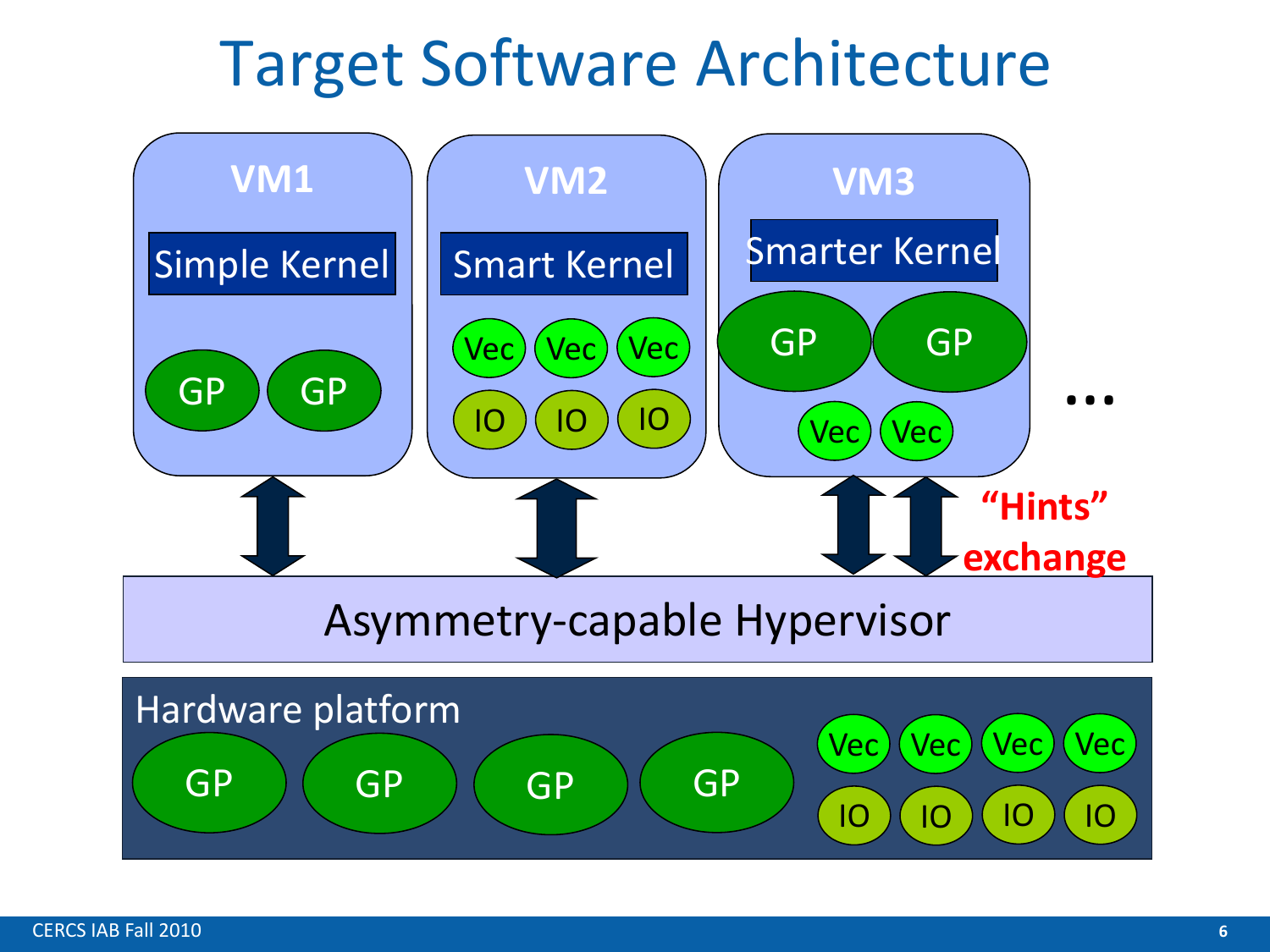## Montage VCPU Scheduling

- •Assignment of VCPUs to PCPUs
	- Picks a PCPU with highest affinity value
	- Updates the load on picked PCPU
- •Observe and modify
	- Updates parameters in the affinity equation wherever required, e.g. on a fault
	- Might result in VCPU migration
- •Re-matching VCPU-PCPU Mappings
	- Run periodically for accounting any changes in affinity values over the past period
	- Updates mappings as desired by current situation
	- Might result in VCPU migrations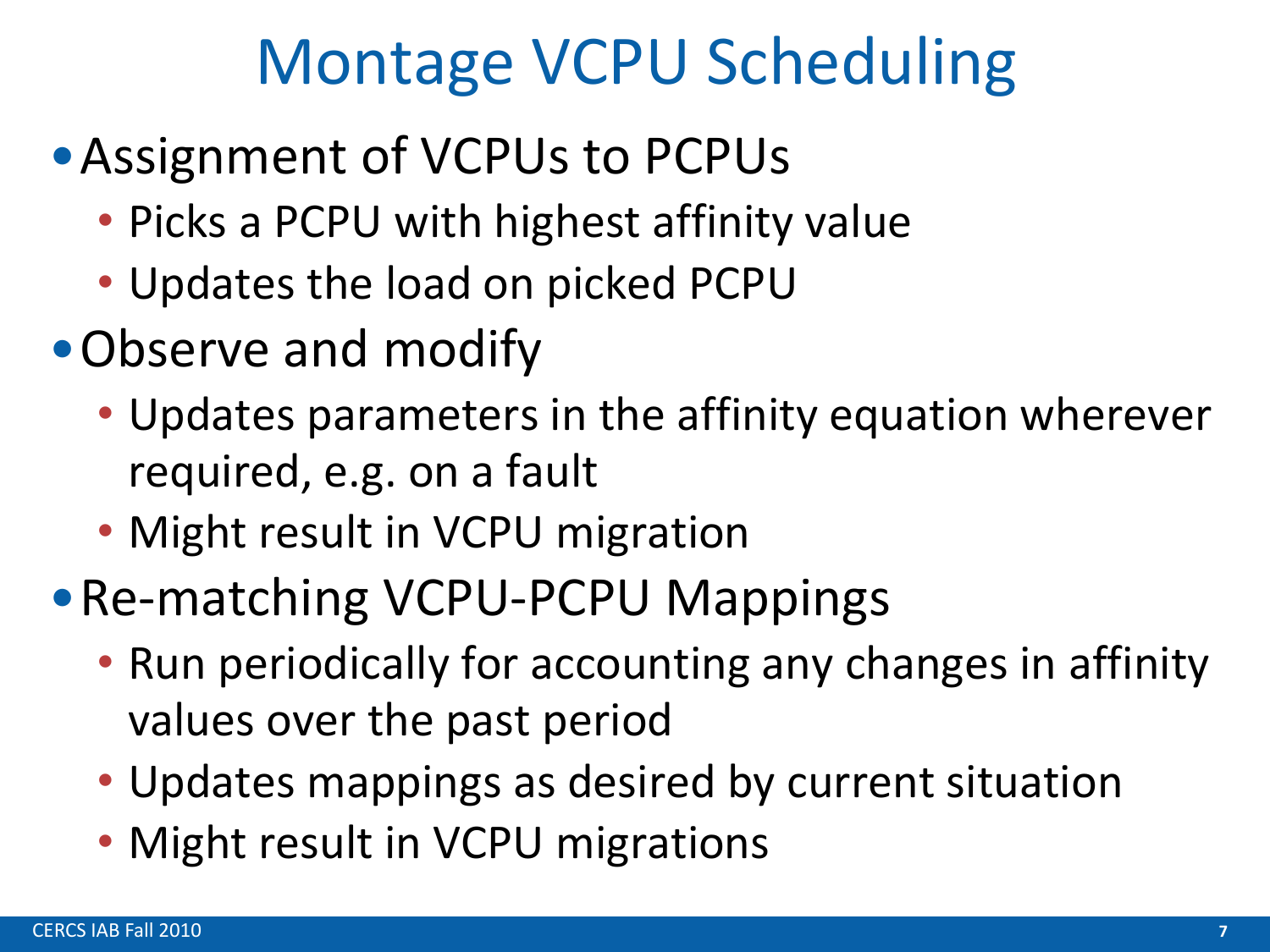## Defining the "Hints" Interface [1]

### • set\_vcpu\_category(Domain d, Vcpu v, Category c)

- PCPU\_GENERAL
- PCPU\_VECTOR
- PCPU\_CRYPTO
- PCPU\_NETWORK

```
• ……
```
- •Default category for all VCPUs is general
- Shared ISA PCPUs are PCPU GENERAL but can additionally be
	- PCPU VECTOR if SSE supported
	- PCPU CRYPTO if AES supported

#### Would accommodate disjoint ISAs in future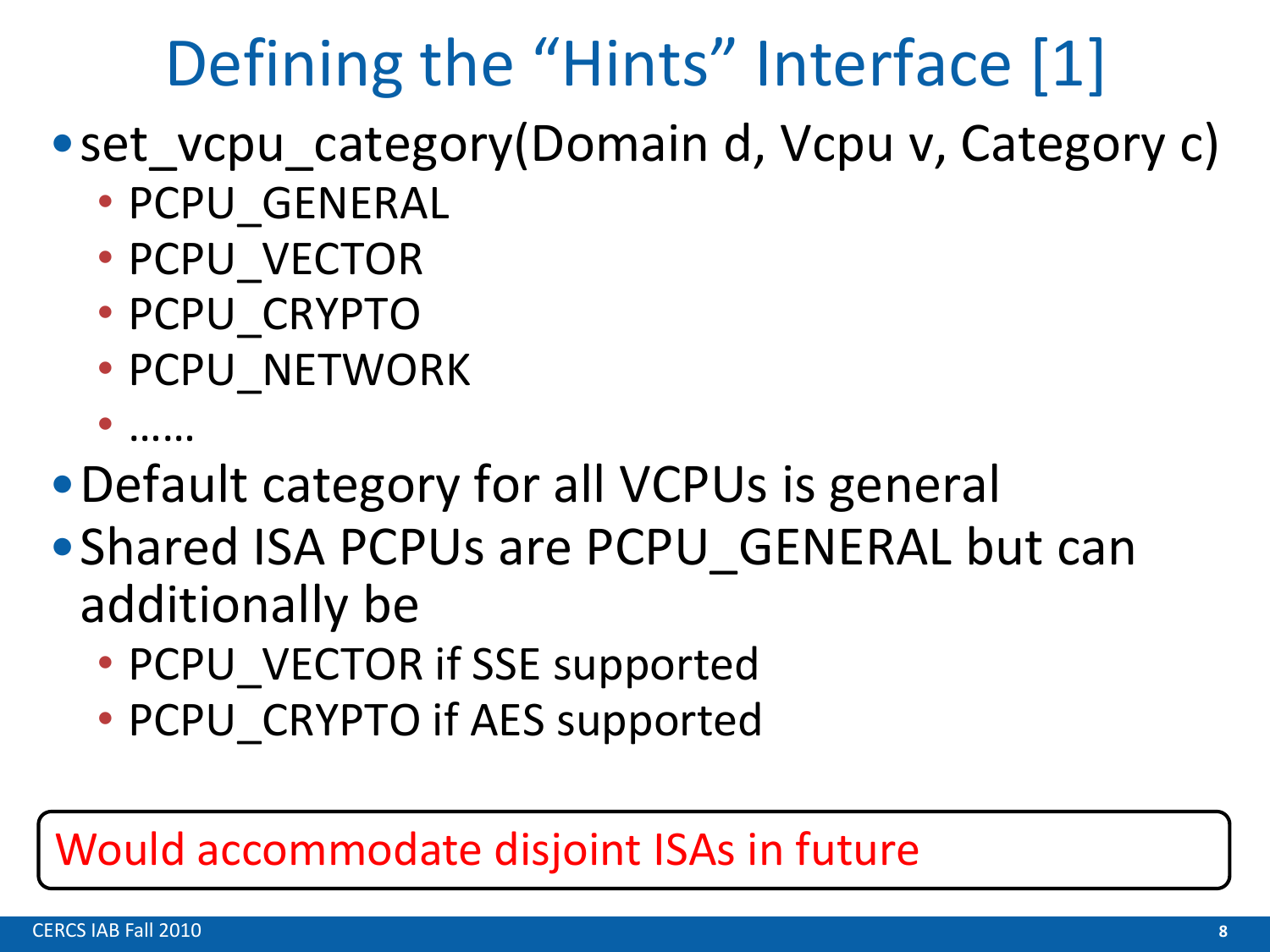## Defining the "Hints" Interface [2]

- set vcpu expectation(Domain d, Vcpu v, Expectation e)
	- VCPU\_VARYING\_OR\_UNKNOWN
	- VCPU MOSTLY CPU INTENSIVE
	- VCPU MOSTLY CACHE INTENSIVE
	- VCPU\_MOSTLY\_IO\_INTENSIVE
- ….. •Default category for VCPUs - VARYING\_OR\_UNKNOWN
- •Parameters are easily determinable by user OR from an asymmetry aware OS

Would be extremely useful in scenarios where the same workload is run for a long time and its behavior is deterministic (e.g. HPC)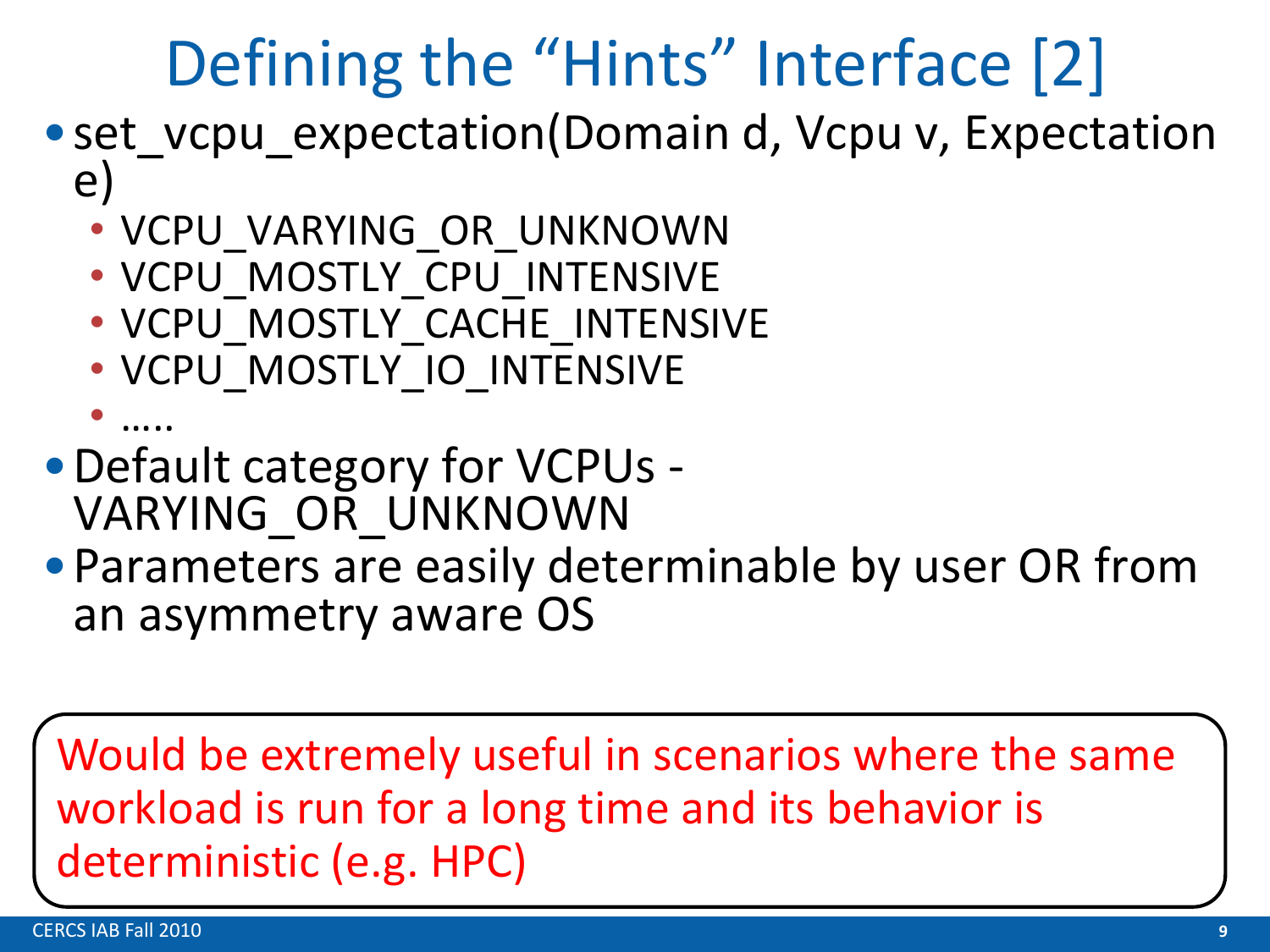### Current Status

- •Working implementation in hypervisor and automation for experiments
- Hooks for observation based data
- •Dom0 level control of processor asymmetry
- Early design and implementation of the "hints channel"

"Attaining System Performance Points: Revisiting the End-to-End Argument in System Design for Heterogeneous Many-core Systems" – SigOps Operating Systems Review 2011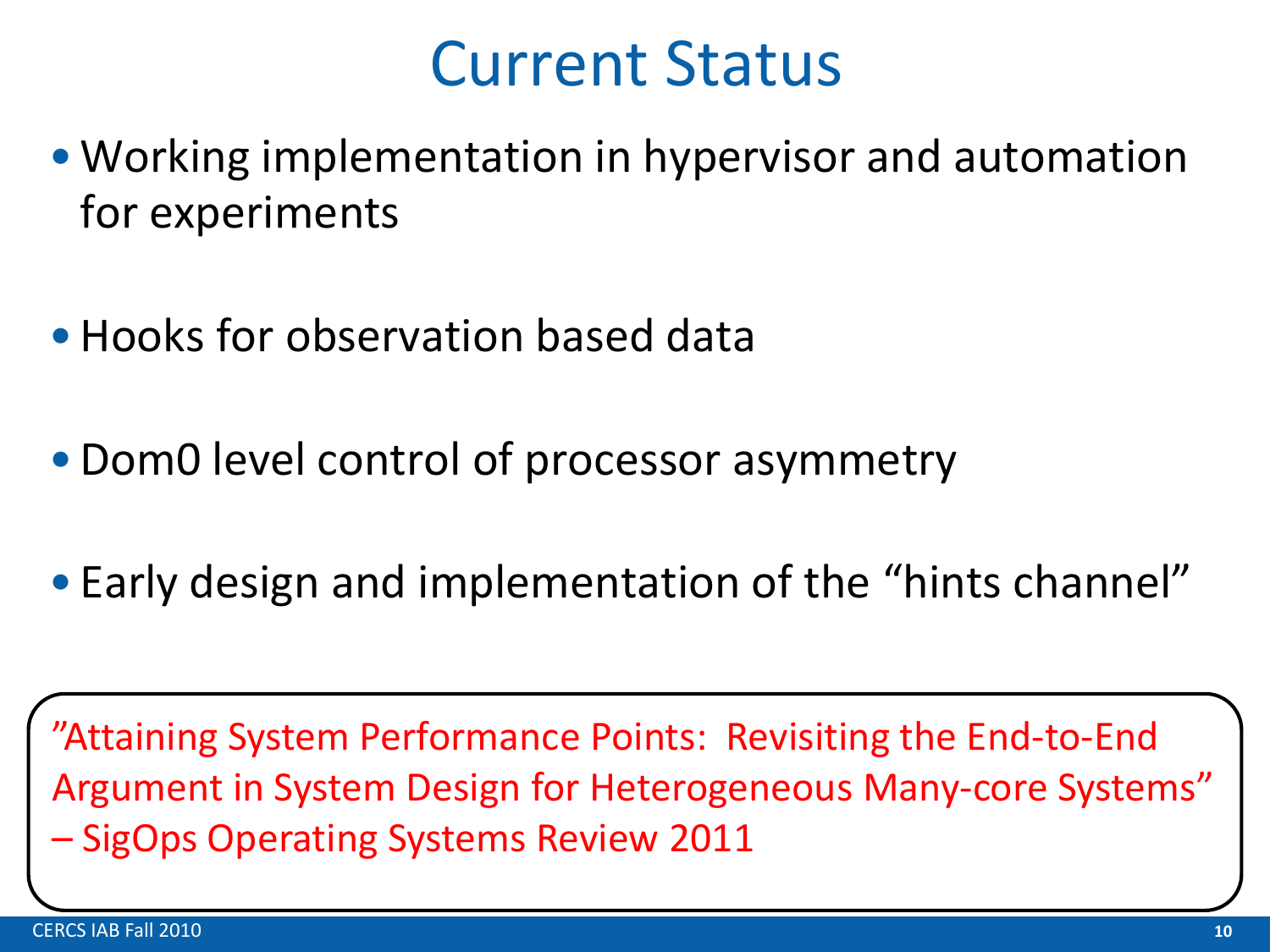## **EXPERIMENTAL EVALUATION**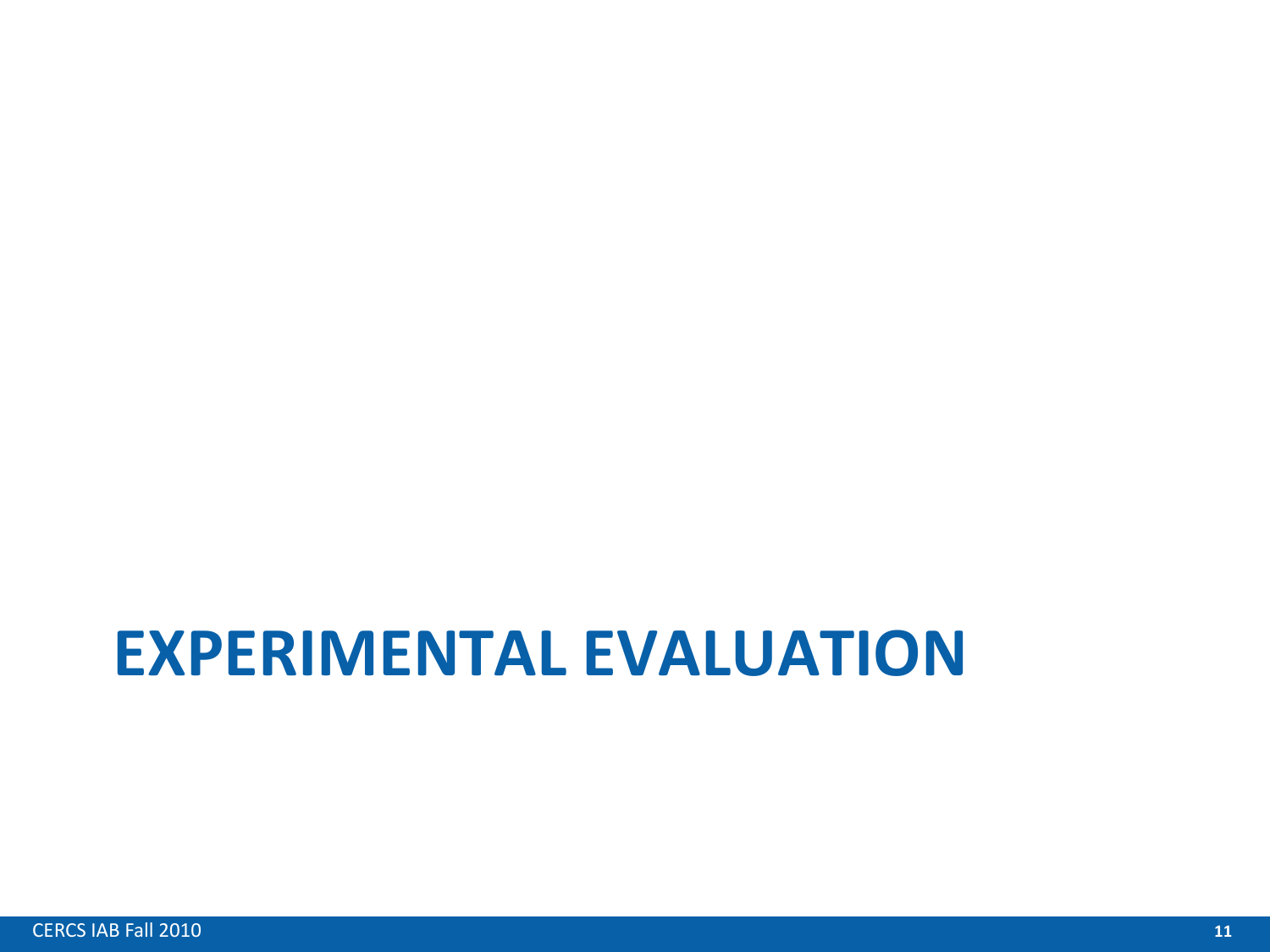## Evaluation Methodology

- •12 core Westmere dual socket machine with 6GB RAM and 12MB L2 cache
- Software Xen 4.0 testing, Linux 2.6.31.13 pvops Dom0 and FC12 guest domains
	- Montage scheduler vs. Credit scheduler
	- Floor and ceiling numbers wherever possible to get an idea of what is the best and worst possible
- •Hypercall interfaces to change
	- VCPU cpupool information
	- VCPU category and expectations
	- PCPU MSR values for duty cycle changes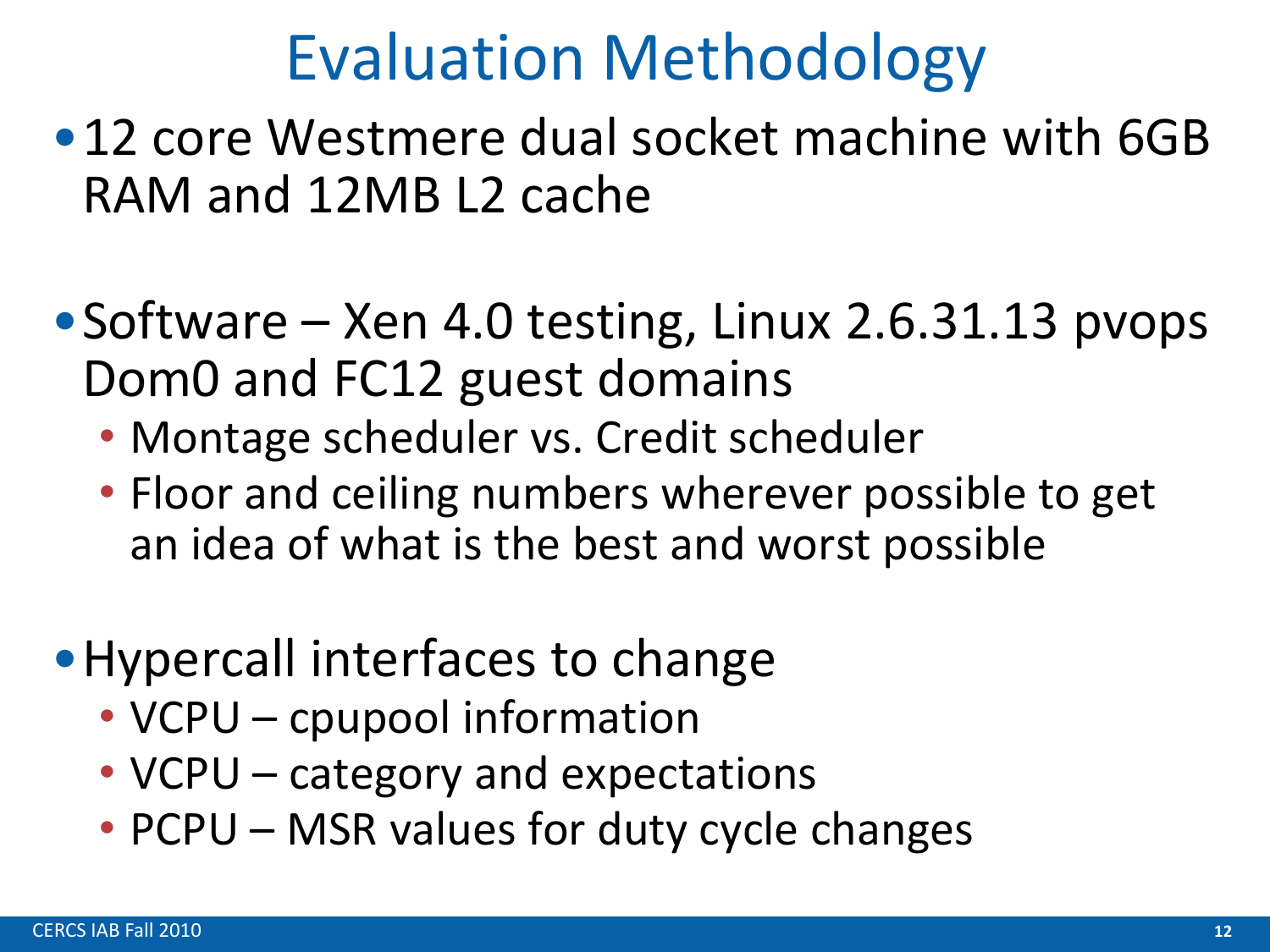## Experiment 1

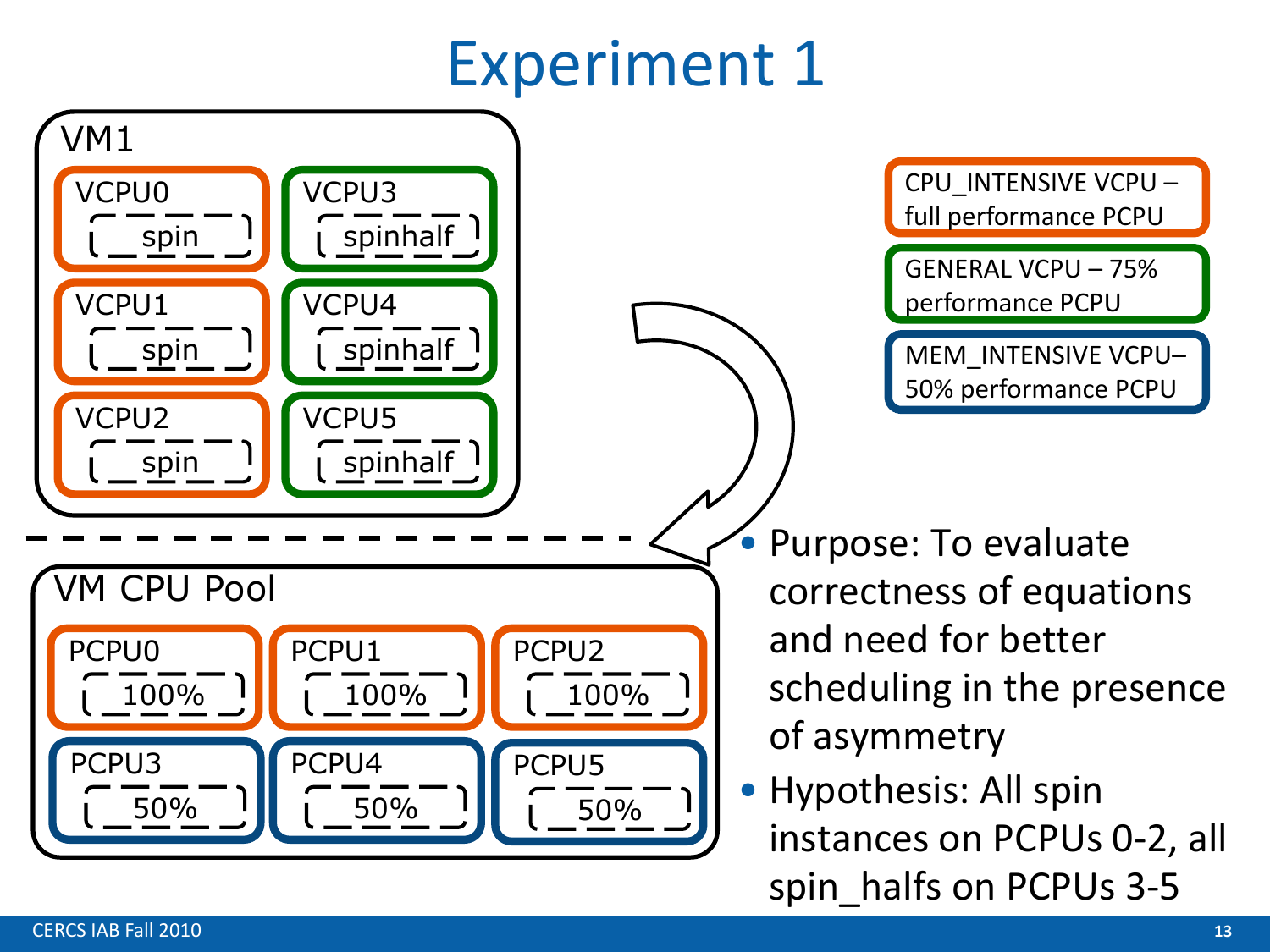Scheduling scheme's performance



Benchmarks (in order from VCPU(0-n))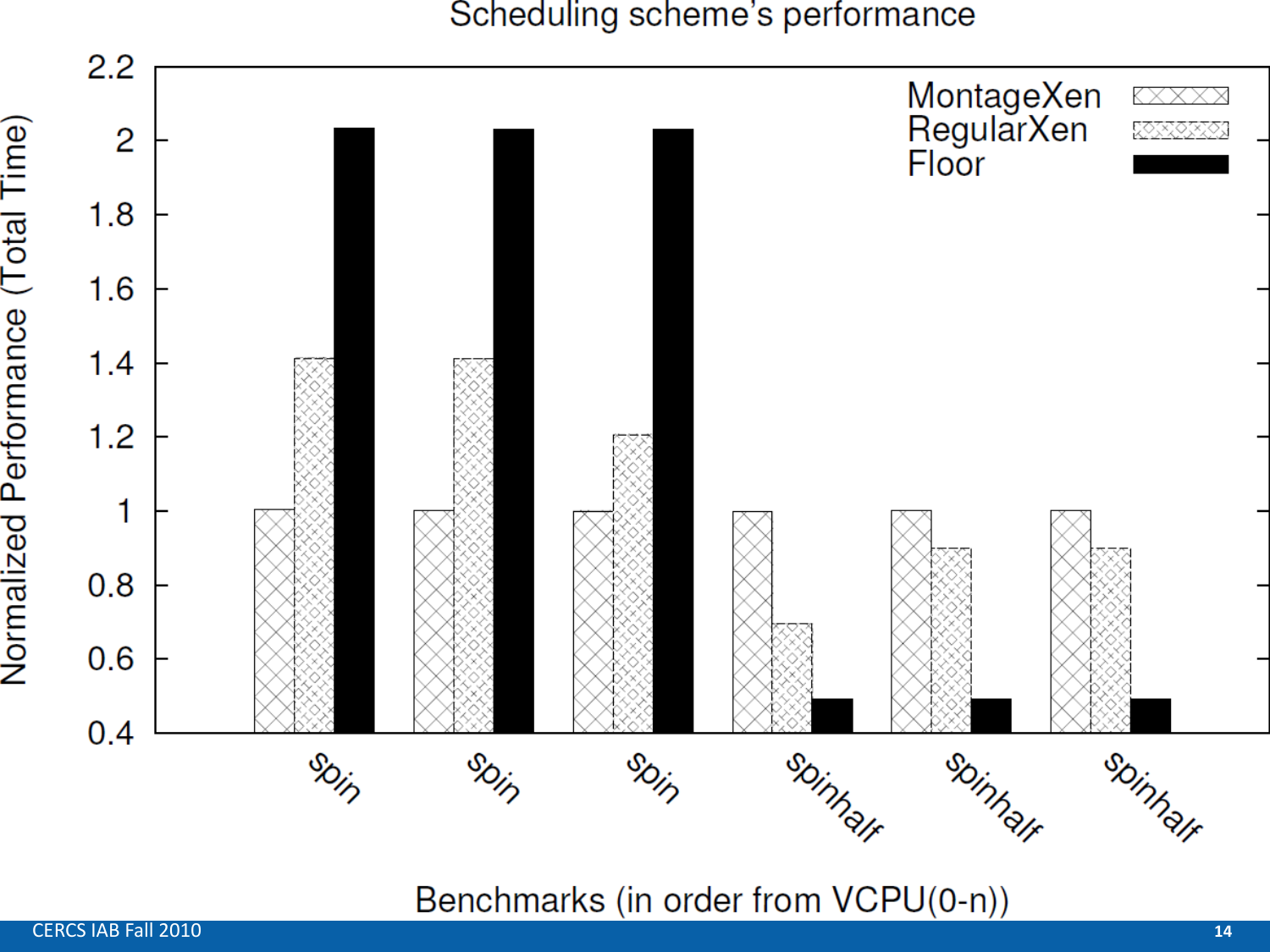## Experiment1 - Discussion

- Floor captures the worst times (by pinning VCPUs 0-2 on CPUs 3-5 and VCPUs3-5 on CPUs0-2) – from the perspective of the more intensive benchmark
- Ceiling does the right thing spin instances on the faster CPUs vs. spinhalf on the 50% ones

| <b>Scenario</b> | <b>Average total time</b><br>(sec) for 5 runs | <b>Average deviation</b><br>over the 5runs |
|-----------------|-----------------------------------------------|--------------------------------------------|
| MontageXen      | 261.678                                       | 0.223                                      |
| RegularXen      | 283.85                                        | 15.05                                      |
| Floor           | 328,475                                       | 0.23                                       |
| Ceiling         | 261.5                                         | 0.144                                      |

MontageXen takes less execution time overall and shows more predictable and stable behavior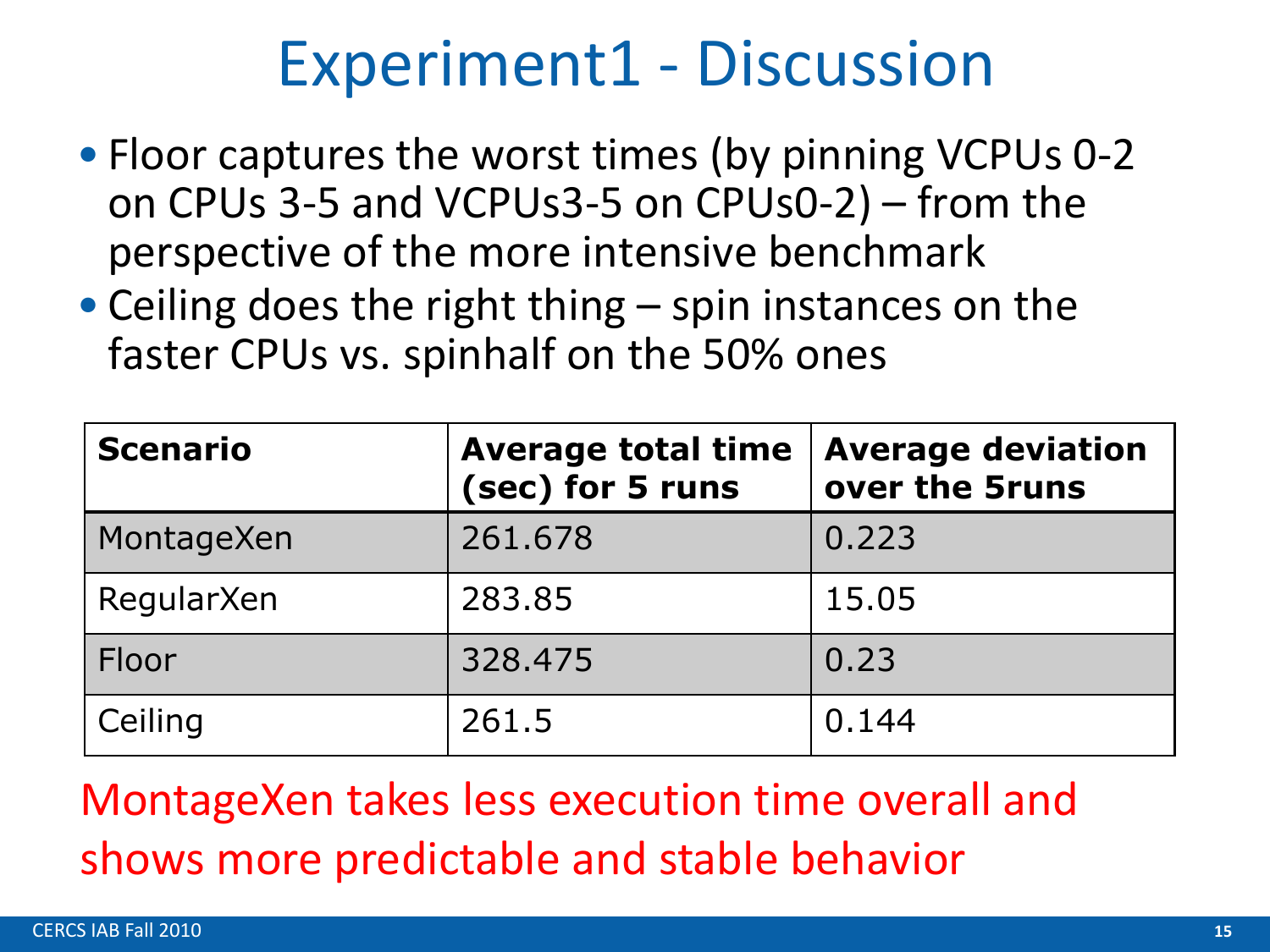## Experiment 2 – Speed + Cache Asymmetry

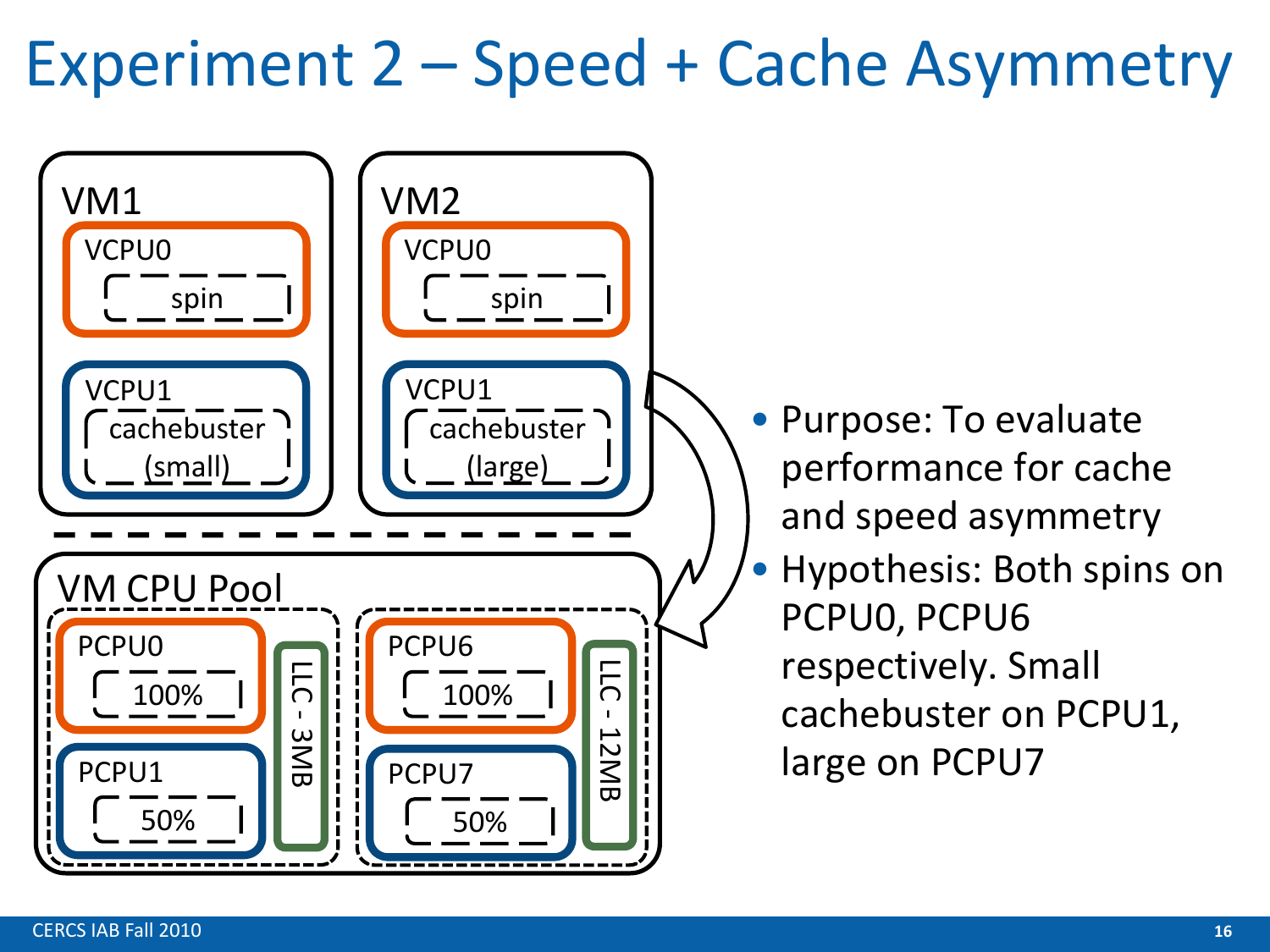

Benchmarks (in order from VCPU(0-n))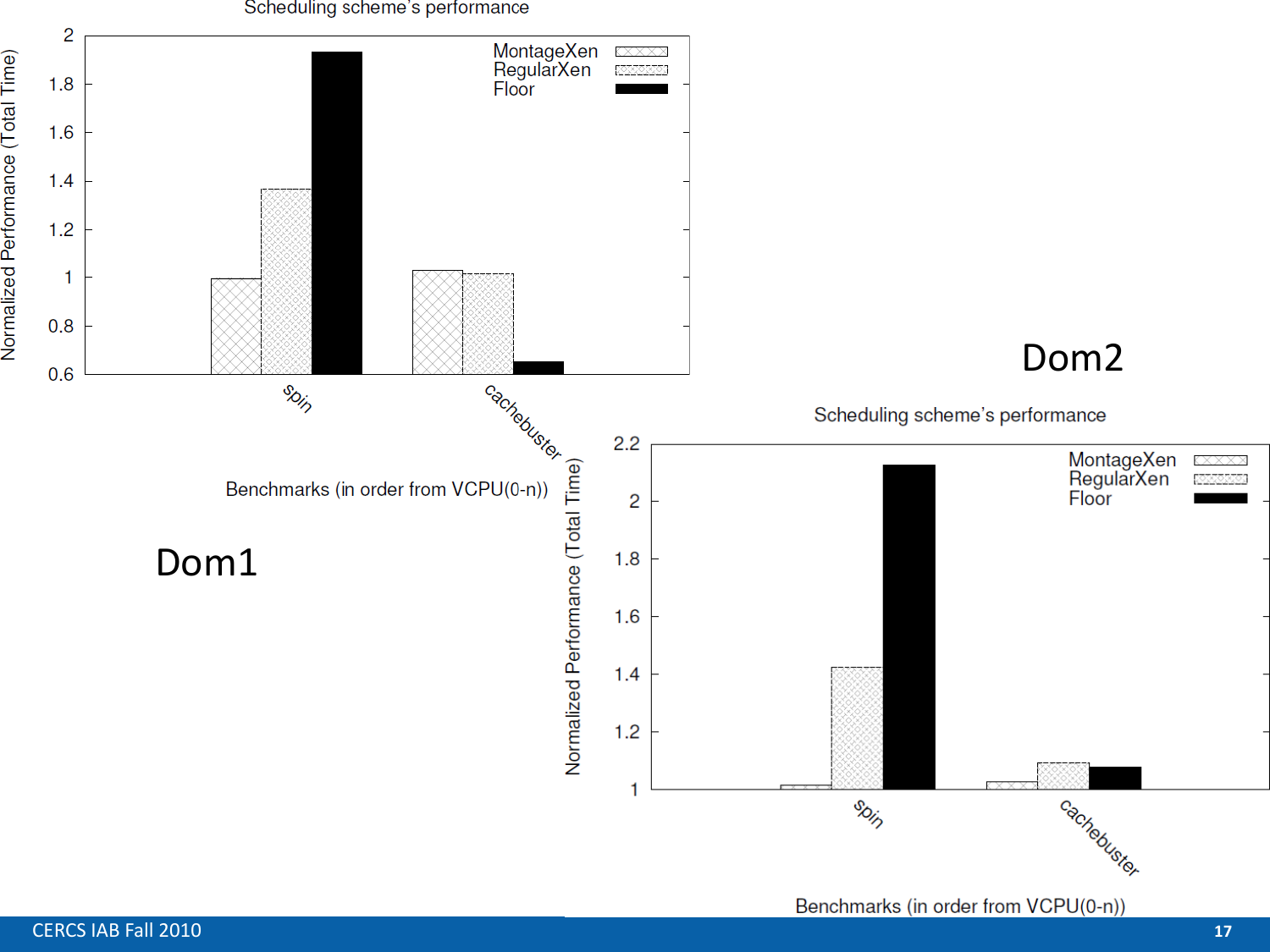#### Scheduling scheme's performance

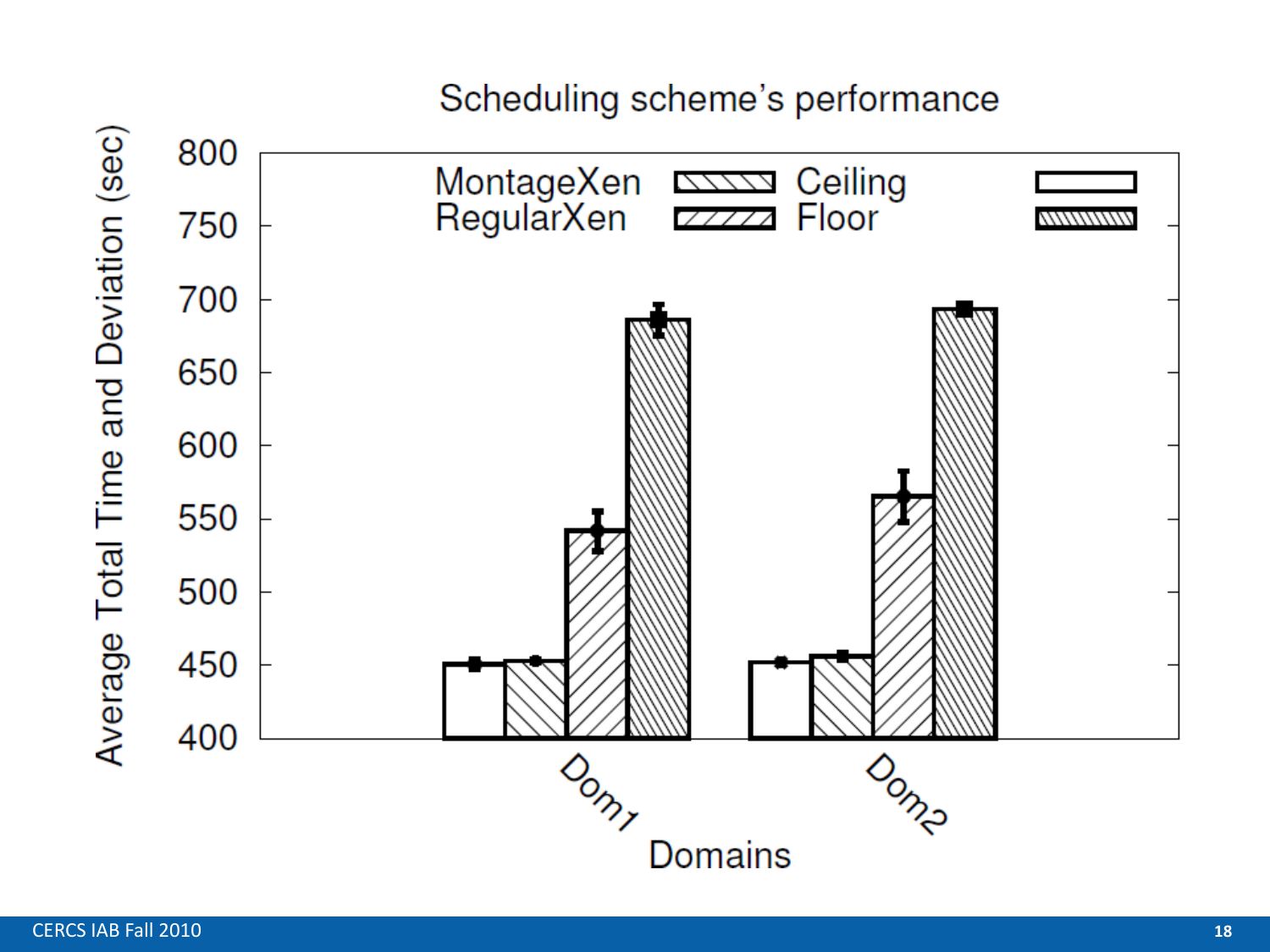## Future Work

- •Complete observation capability in hypervisor and further evaluation
- •Evaluation of hints channel
- •Evaluation with smart guest OSes
- Scalability analysis